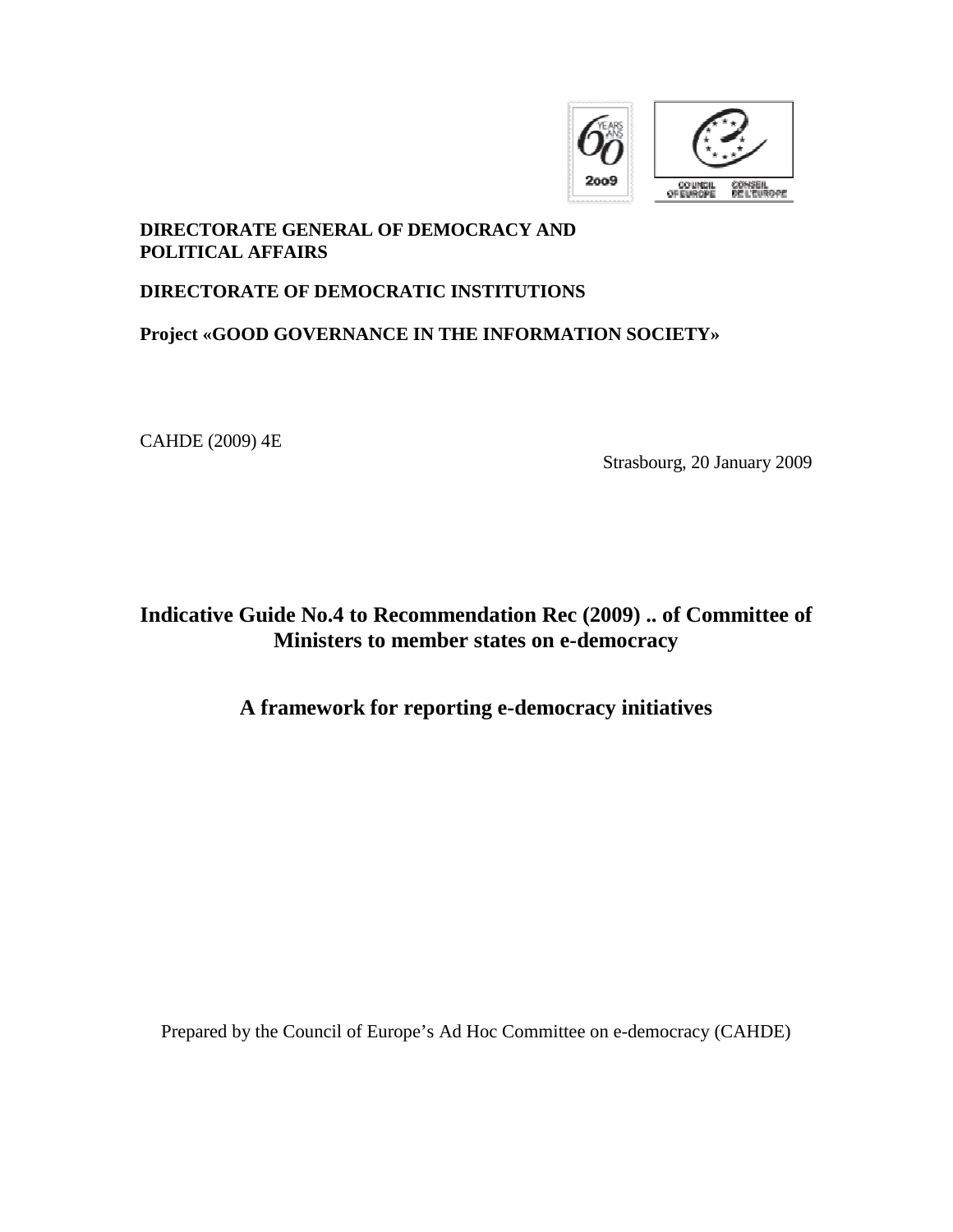This framework was originally designed by Professor Lawrence Pratchett, De Montfort University, UK, and subsequently adopted and further developed by and for, the Council of Europe's Ad hoc Committee on e-democracy (CAHDE) for its activities on collecting and comparing (good) practices in e-democracy initiatives.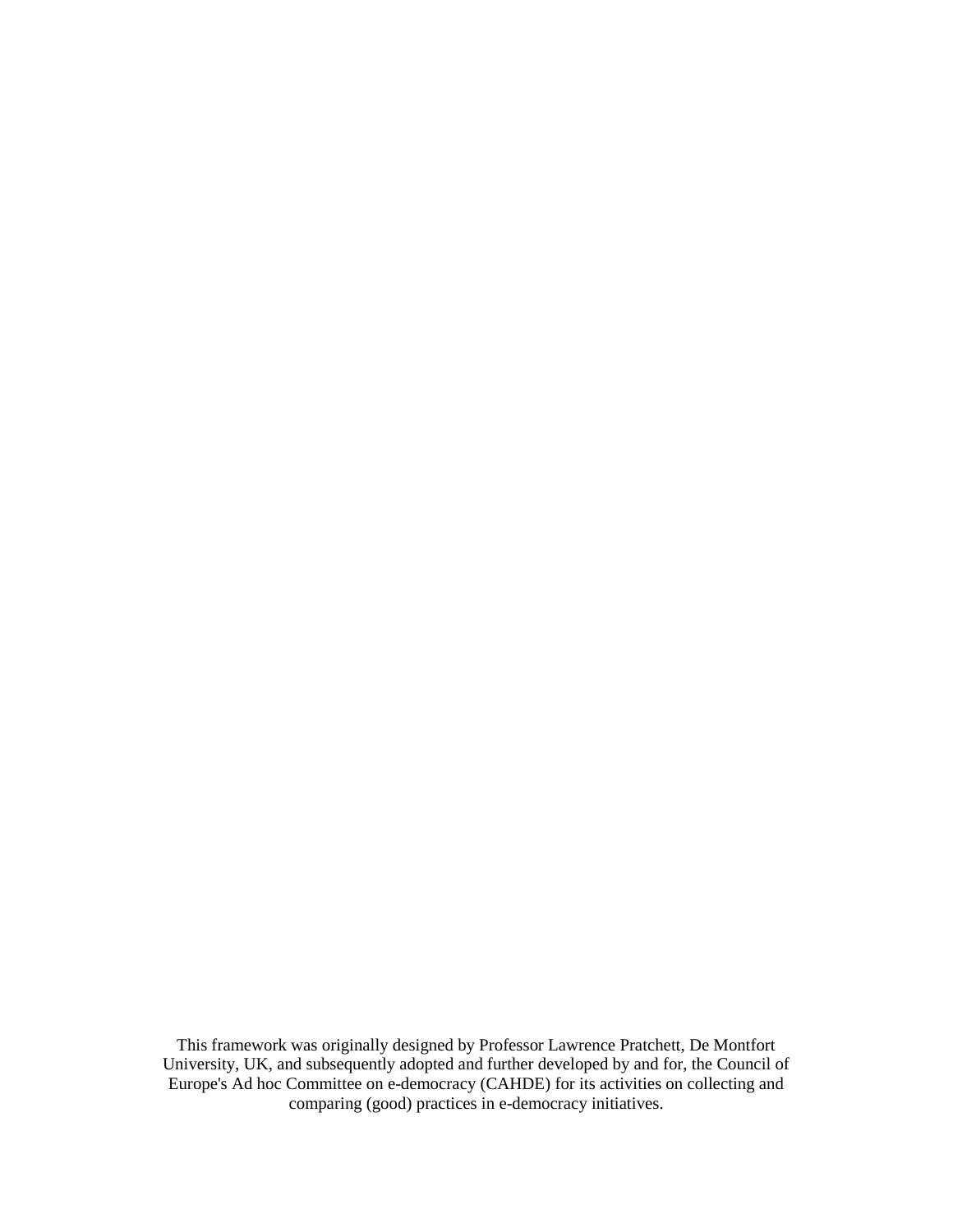**1. Brief description** (including novel elements in respect to existing e-democracy pilots)

## **2. Basis of initiative**

- Who initiated the project (type of actor: political leader, civil servant, political party, NGO, interest or issue based networks, citizens, media, commercial organisation)?
- Why and when was it initiated?
- What was the main objective / goal of the initiative?
- Is there public interest / debate on the initiative, its success/failure, and the follow-up to its evaluation?
- How was it developed from the initial idea and what were the timelines?
- When if and how was it finished?
- How does this initiative relate to other democracy initiatives in the area (both online and offline)?

#### **3. Management**

- Who had overall responsibility for the project (incl. position), was there an agreed commitment?
- What partners incl. public and private were there and what were their roles?
- Were there other key actors (besides project partners) ?
- How was the project financed, and can the costs be assessed (financial and human resources)?
- What plans are there for sustainability/follow up?

#### **4. Focus**

- What technologies were used, and why was the specific option chosen?
- What was the focus of the initiative (e.g. nationwide / regional / local, a particular territory, a particular group of citizens, or issue based, crossborder)?
- What policy issues were the subject of the initiative, and were there any selection criteria / processes?
- How was participation in the initiative promoted (including marketing/publicity) ?
- What was the intended / effective participation (quantity, quality) ?
- What was the intended / achieved level of public impact (*e.g.* information consultation - involvement - collaboration - empowerment) ?